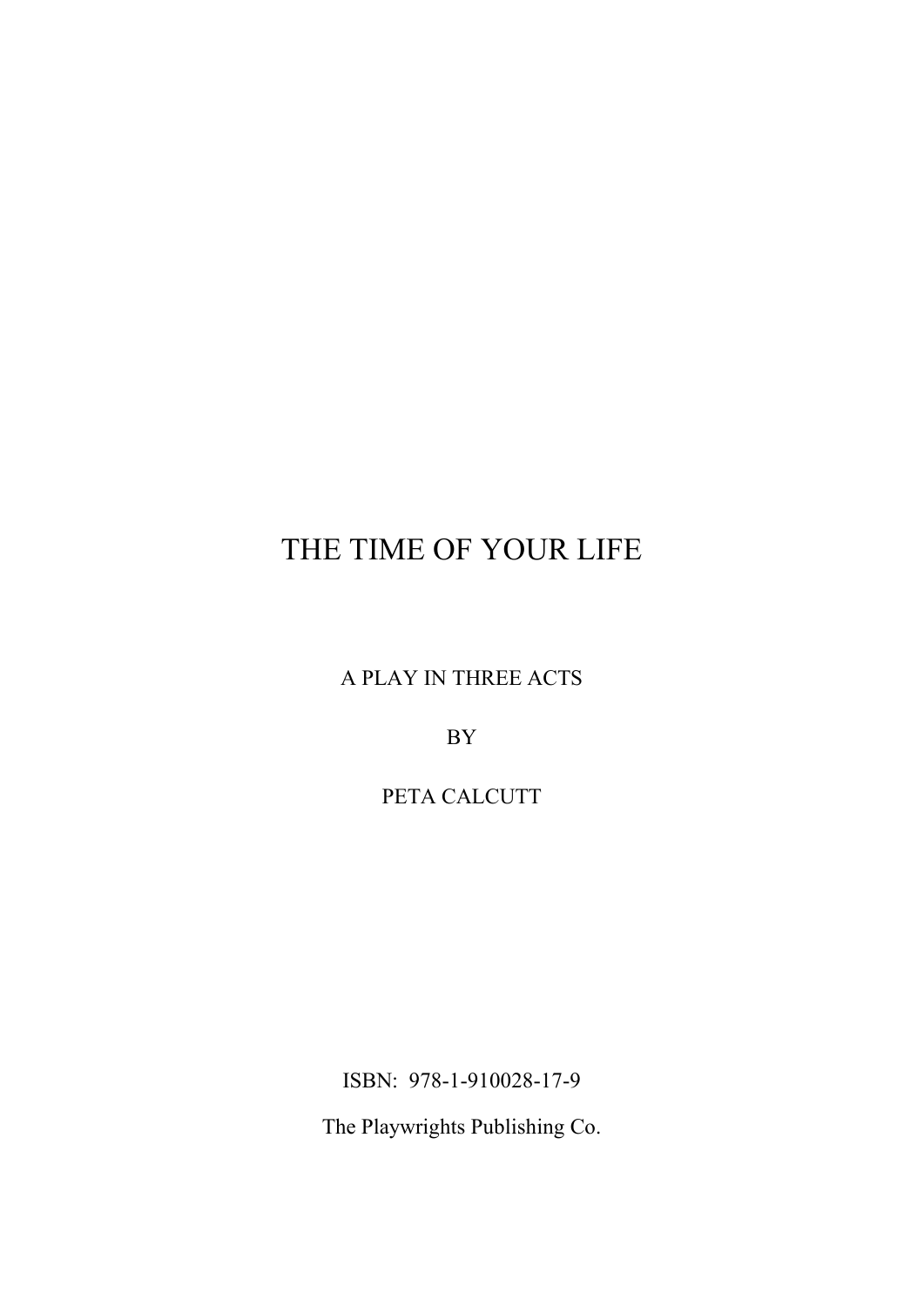Performances or readings of this play may not legally take place before an audience without a licence obtainable on application to:

> The Playwrights Publishing Co., 70 Nottingham Road, Burton Joyce, Nottingham, U.K., [44] (0)1159-313356 playwrightspublishingco@yahoo.com

To avoid possible disappointment, application should be made, preferably in writing, as early as possible, stating: -

- (i) Name and address of applicant
- (ii) Name and address of Society;
- (iii) Name and address of theatre or hall where performance(s) would be held;
- (iv) Times and dates of performances.

A fee will be charged for this licence which must be paid prior to the first performance otherwise the licence is automatically cancelled and the performance becomes illegal.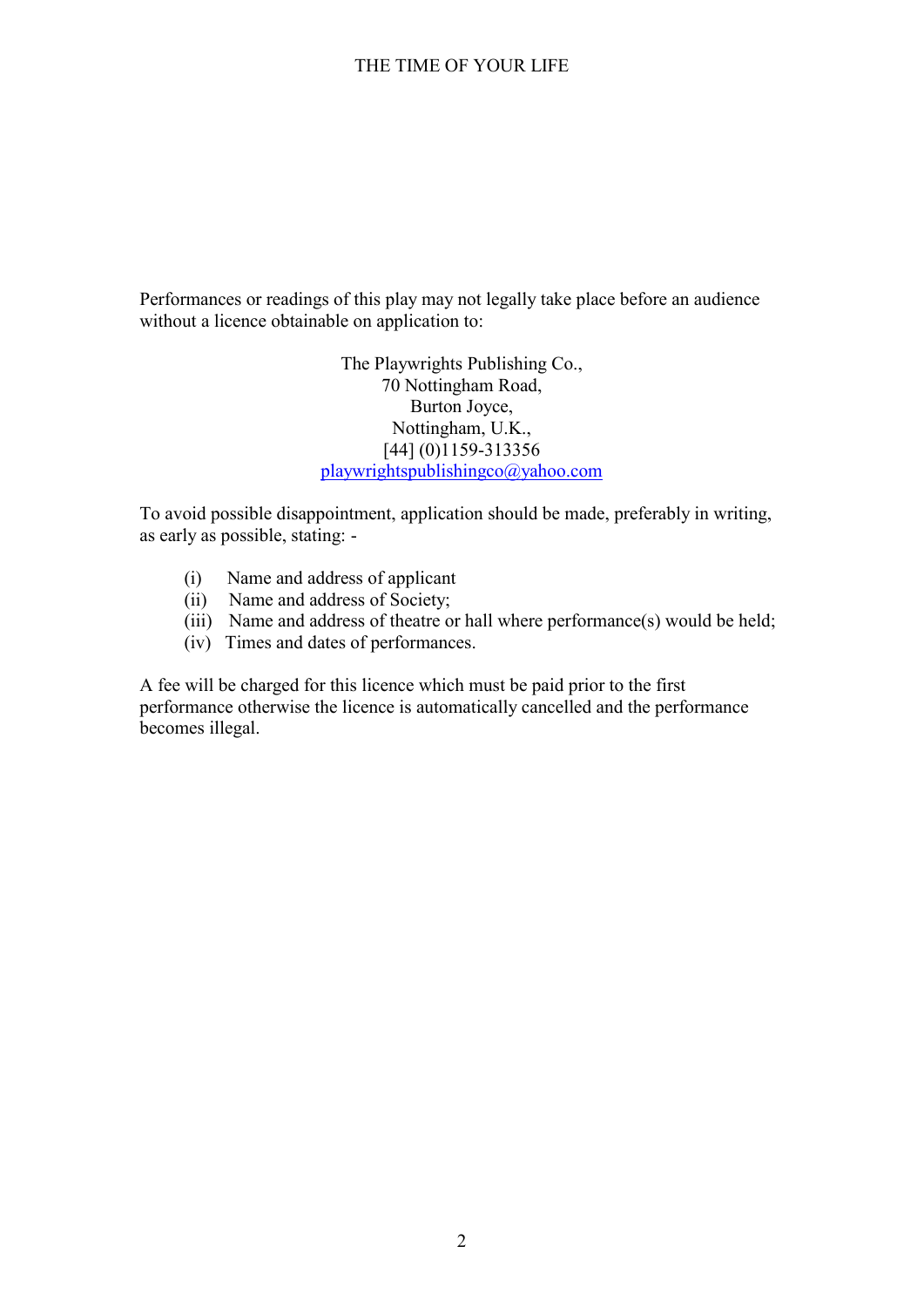### **CHARACTERS**

| Mathilde Summers | A widow, twin sister of Belle Harrison. Charming<br>and kind.       |
|------------------|---------------------------------------------------------------------|
| Belle Harrison   | A spinster, sister of Mathilde Drinks whisky, reads<br>Racing Post. |
| Helen Braden     | Mathilde's daughter. Good looking, well dressed,<br>confident.      |
| Judy Merivale    | Great niece of Mathilde and Belle. Naive and<br>pretty              |
| William Travers  | A writer, in his forties, dark, a bit withdrawn                     |
|                  |                                                                     |
| Bertie Harrison  | Brother of Mathilde and Belle. A large man, very<br>English         |
|                  |                                                                     |
|                  |                                                                     |
| Policeman        | Very young and tall                                                 |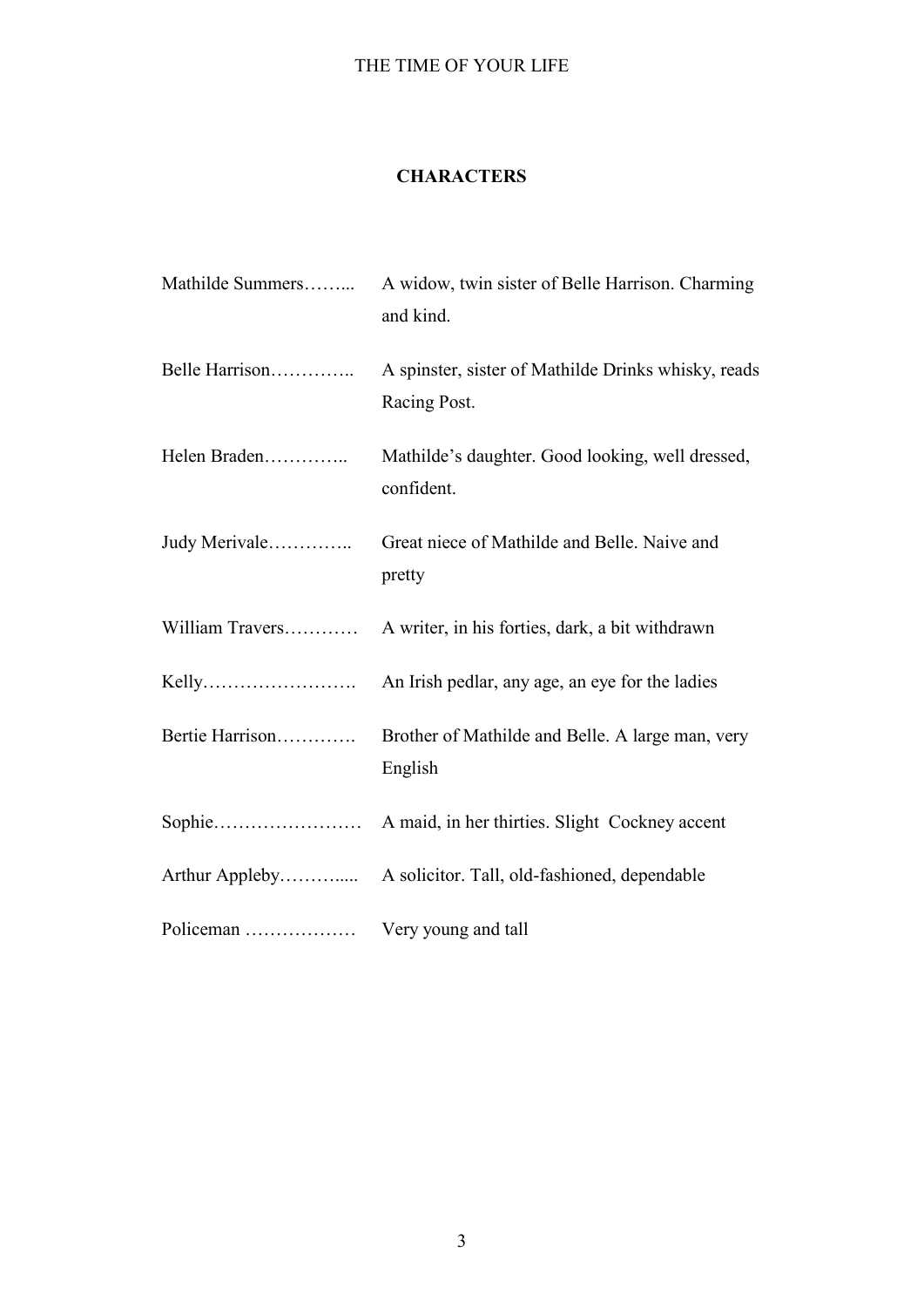- TIME: The early 1970s
- PLACE: A large middle class house in the country
- FURNITURE: 3 seater sofa with 2 matching armchairs, sideboard, drinks cabinet – all rather well worn – French windows to garden at rear

# **ACT I:**

| Scene I   | Morning     |  |
|-----------|-------------|--|
| Scene II  | Mid-morning |  |
| Scene III | Afternoon   |  |

## **ACT II:** The following day

### **ACT III:**

- Scene I Next morning
- Scene II Late morning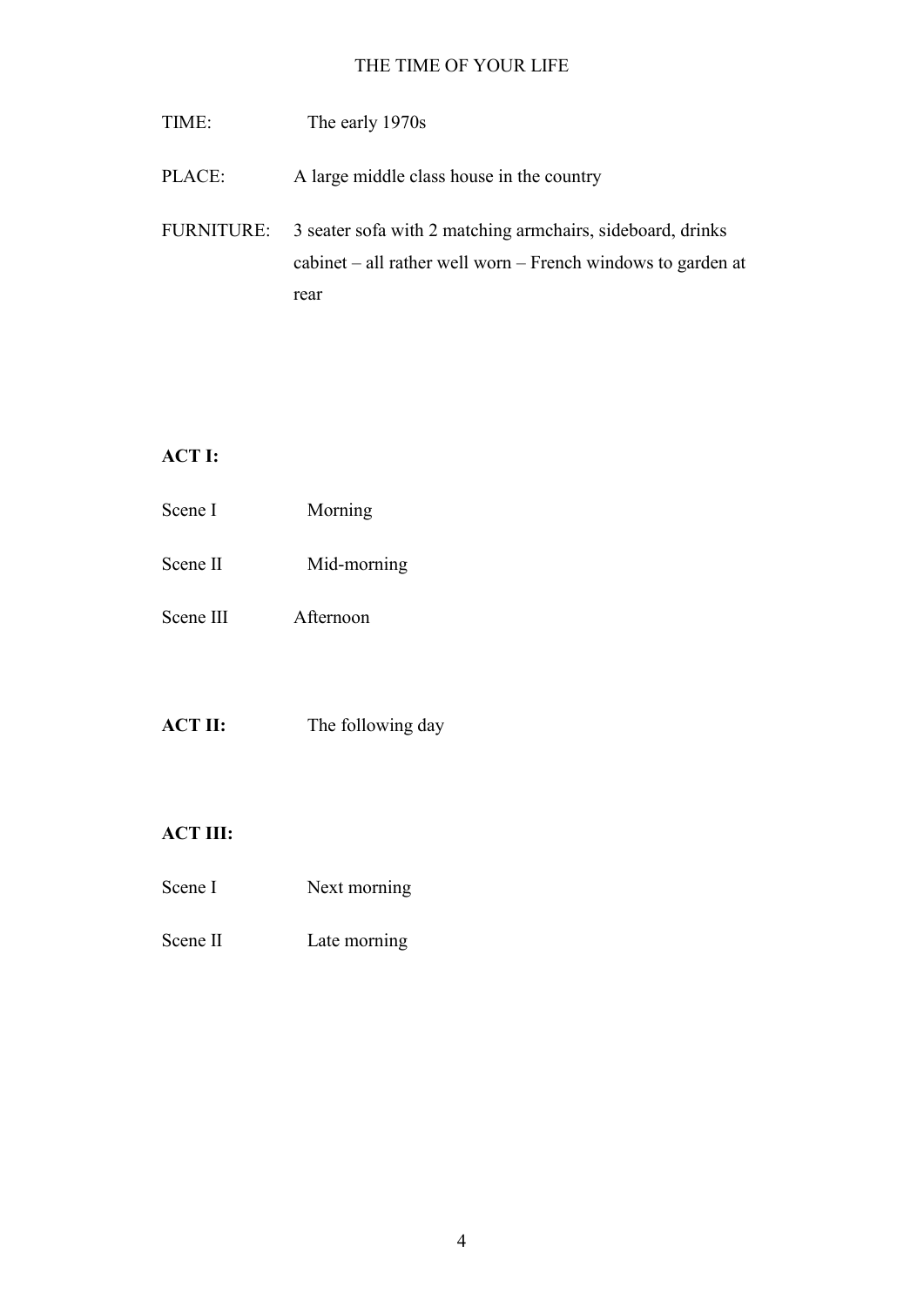### **ACT I - SCENE I**

**Period: the 1970s.**

**(The sitting room of Mrs. Summers' house. It is a comfortably furnished upper middle class home. Sophie is clearing away some coffee cups. William sits in the armchair reading the paper. Through the French windows a garden can be seen, which is filled with flowers – it is high summer. Belle is frowning over a crossword puzzle. She is smoking a small cigar and wears a shooting jacket and trousers. She shakes her head and looks up at William.)**

| <b>Belle:</b> | Do you think the Simpson shares are likely to rise again, Mr.<br>Travers?                        |
|---------------|--------------------------------------------------------------------------------------------------|
| William:      | I'm not much of a gambler but I should imagine they would<br>continue to rise for some time yet. |
| <b>Belle:</b> | So I would be ill advised to sell at the present time?                                           |
| William:      | Oh yes.                                                                                          |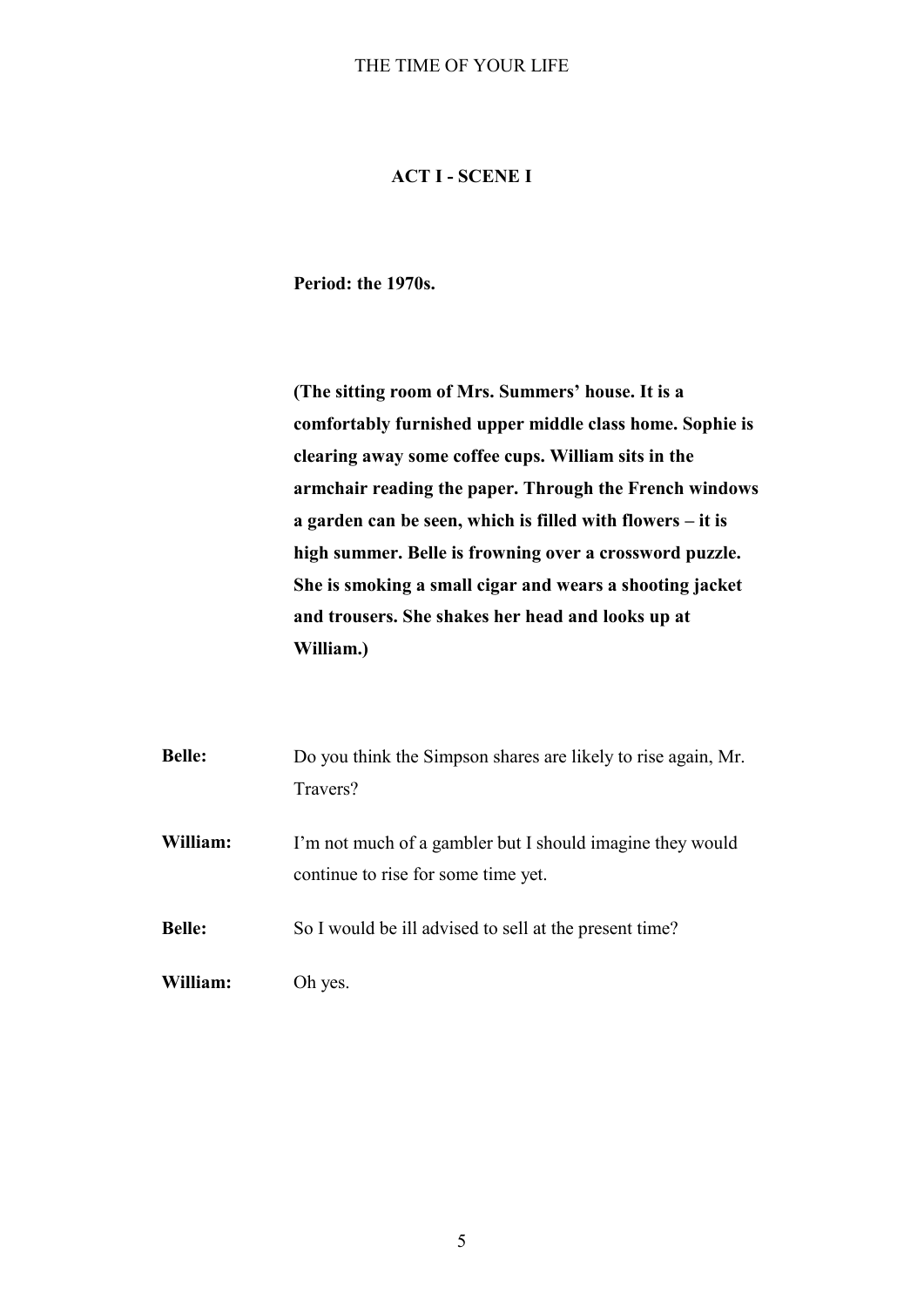| <b>Belle:</b> | Then Arthur has grossly misled me. For a business man he has<br>very little idea of how to handle money. I suppose he thinks it<br>doesn't matter now whether I sell or not, but as a matter of<br>fact I am greatly attached to those little shares, we've had<br>them in the family such a long time. And besides I am a great<br>believer in the maxim of Uncle Sam, that if one looks after the<br>pennies the pounds look after themselves. |
|---------------|--------------------------------------------------------------------------------------------------------------------------------------------------------------------------------------------------------------------------------------------------------------------------------------------------------------------------------------------------------------------------------------------------------------------------------------------------|
| William:      | Really – I didn't know you had any American connections?                                                                                                                                                                                                                                                                                                                                                                                         |
| <b>Belle:</b> | No, dear, he came from Cleethorpes                                                                                                                                                                                                                                                                                                                                                                                                               |
| William:      | (puzzled) I see.                                                                                                                                                                                                                                                                                                                                                                                                                                 |
| Sophie:       | I was going to spend my holidays in Cleethorpes last year<br>because my friend Beryl's mum had a friend who opened a<br>boarding house there, but within 3 months she had to close it<br>down.                                                                                                                                                                                                                                                   |
| William:      | Why was that?                                                                                                                                                                                                                                                                                                                                                                                                                                    |
| Sophie:       | On account of it was haunted                                                                                                                                                                                                                                                                                                                                                                                                                     |
| William:      | I see, I suppose the guests refused to stay?                                                                                                                                                                                                                                                                                                                                                                                                     |
| Sophie:       | On no, it was Beryl's mum as couldn't stay. (Confidentially)<br>She drank something shocking and since she was the only one<br>as saw the ghost, I draw my own conclusions like everyone<br>else                                                                                                                                                                                                                                                 |
| <b>Belle:</b> | She should have had it exorcised, I know an amazing man in<br>Tunbridge Wells                                                                                                                                                                                                                                                                                                                                                                    |
| Sophie:       | Oh no, Mum, she couldn't on account of her thrombosis                                                                                                                                                                                                                                                                                                                                                                                            |
| <b>Belle:</b> | Couldn't what dear?                                                                                                                                                                                                                                                                                                                                                                                                                              |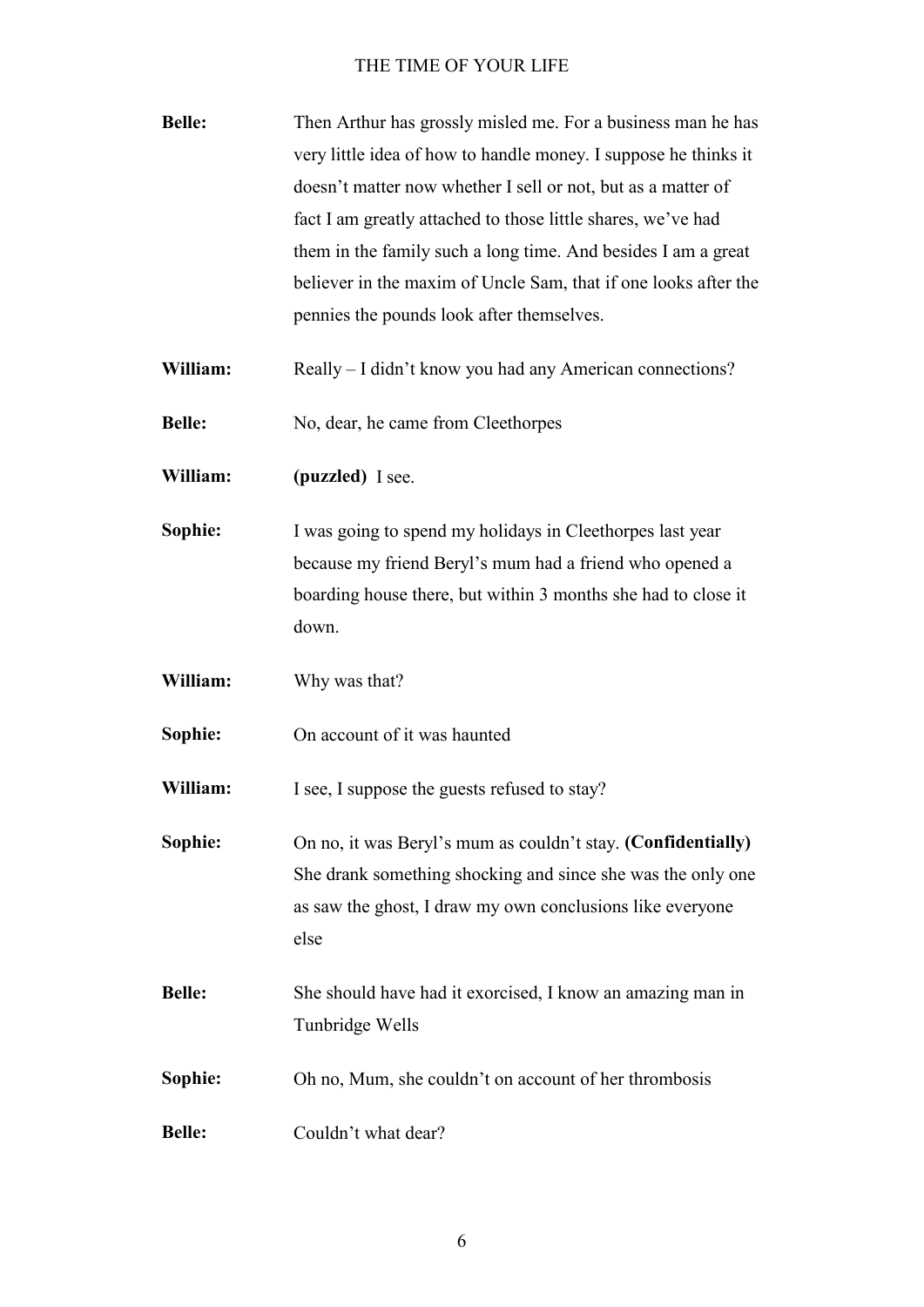| Sophie:       | Take too much exercise                                                                                                 |
|---------------|------------------------------------------------------------------------------------------------------------------------|
| <b>Belle:</b> | If you've finished clearing away, Sophie, would you start the<br>washing up?                                           |
| Sophie:       | Yes, Mum.                                                                                                              |
|               | Exit with tray.                                                                                                        |
| Mathilde:     | (Outside the French windows) She is wearing twinset and<br>pearls and tweed skirt, her hair is an interesting shade of |
|               | lilac.)                                                                                                                |
|               | Take as many of the lupins as you like, but not the peonies,                                                           |
|               | they drop so quickly and anyway the vicarage is always stuffy,                                                         |
|               | poor Lydia has little idea of healthy indoor temperatures. Ah,                                                         |
|               | there you are, Belle, finished the crossword yet?                                                                      |
| <b>Belle:</b> | No and I do think you're mean about the peonies, you know                                                              |
|               | how Lydia loves them                                                                                                   |
| Mathilde:     | Oh dear, am 1? (Calling through the French windows)                                                                    |
|               | Percy on second thoughts, you may take some of the white                                                               |
|               | lilac and a few irises as we have plenty - one must try to be                                                          |
|               | charitable. Good morning, Mr. Travers, is there any                                                                    |
|               | interesting scandal this morning?                                                                                      |
| William:      | Good morning, Mrs. Summers. I know very little about local                                                             |
|               | scandal, perhaps you should ask Sophie.                                                                                |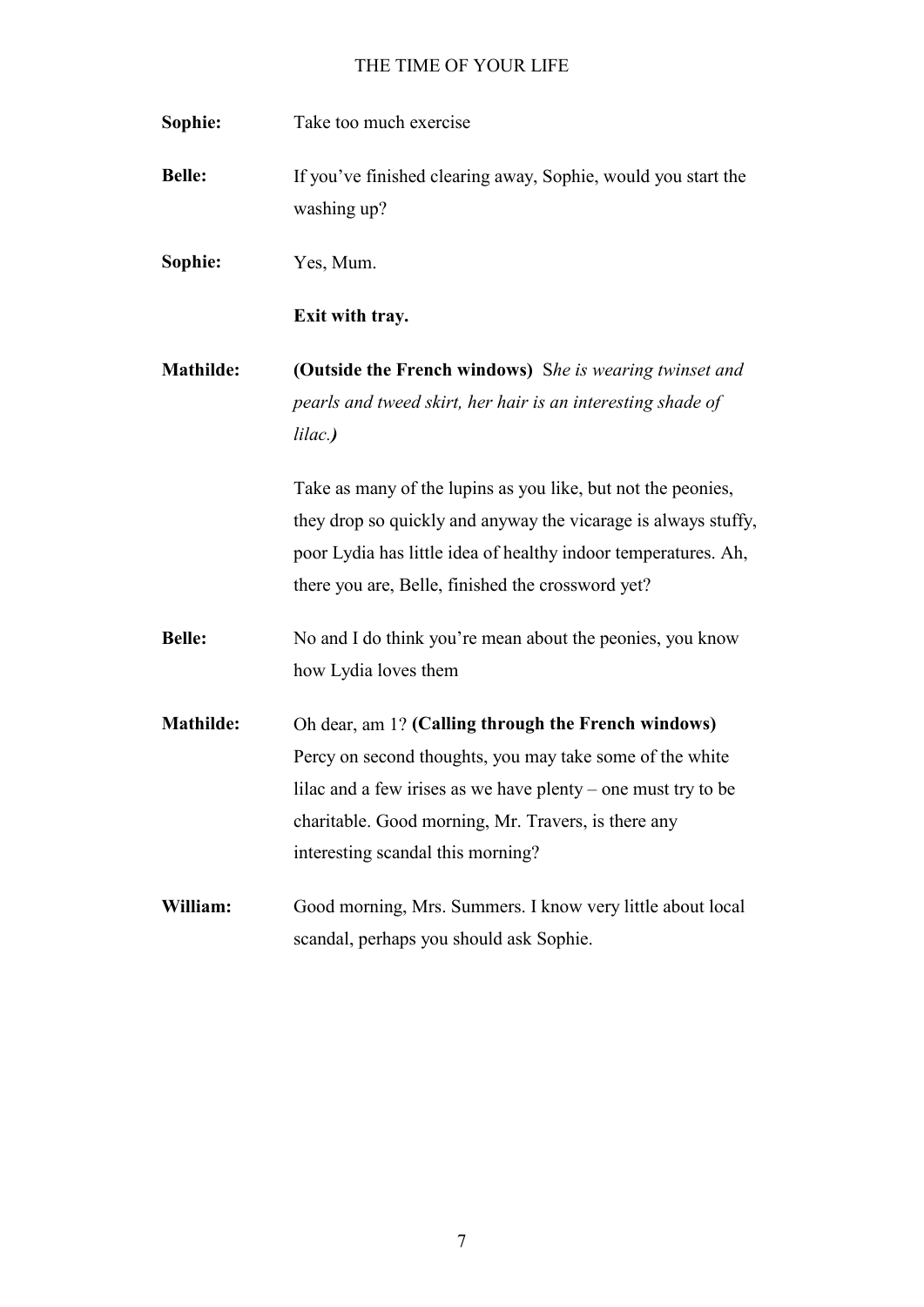- **Mathilde:** I am not much interested in local scandal, Mr Travers. After hearing from a long succession of vicar's wives which of the village girls is about to become an unmarried mother, how the health centre is progressing and why the schoolmaster's wife has suddenly turned Communist, it no longer grips my attention. I was referring to the paper you are reading whose scandal – though no doubt less honest than ours – is surely of more general interest?
- **William:** Well, it appears that the Foreign Secretary was well received in Brussels and that the Tanzanian Embassy gave a dinner in honour of Sir Charles Fitzherbert last night.
- **Mathilde:** And no doubt Wall Street has reached an all time low. Which fact does not concern me one jot, Mr. Travers. Are there no amusing anecdotes about Caroline Walters' latest escapades in Monte Carlo, or photographs of Tom Langley water ski-ing in his top hat?
- **William:** I'm afraid not. There is a picture of the Minister of Transport planting a rose tree in Greenwich Park.
- **Mathilde:** Show me **(pause)** H'm, the way he's handling that spade he's bound to damage the roots. There's no getting away from it, men are not what they were in my youth. There is no 'joie de vivre'. No gallantry, no excitement any more.
- **Belle:** Perhaps they miss your inspiration, dear. Mayfair hasn't been the same since you gave up dyeing your hair green and put your green fingers to more useful purposes.
- **Mathilde:** Don't try to be catty, dear, you're far too old. With this present dearth of real men I am very worried as to what will become of our poor little Judy after we are gone.
- **William:** You feel her future is rather insecure?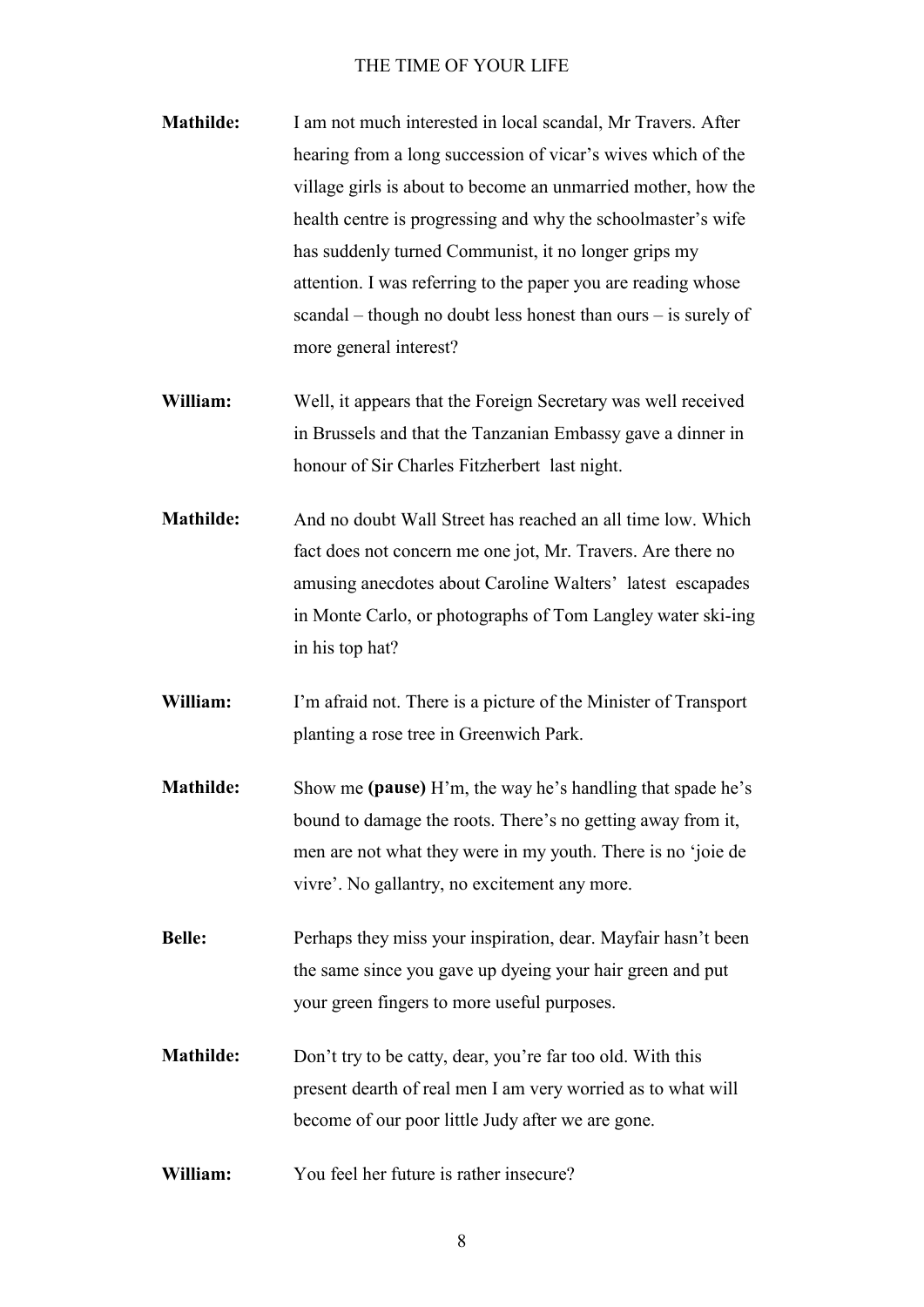| <b>Mathilde:</b> | Yes, she's a sweet child, but a trifle naive by modern<br>standards. What she needs is a nice healthy young husband,                                                           |
|------------------|--------------------------------------------------------------------------------------------------------------------------------------------------------------------------------|
|                  | with a steady job and his feet on the ground.                                                                                                                                  |
| Judy:            | (at the French window) With money in the bank, an old                                                                                                                          |
|                  | school tie and riding to hounds twice a week. How simply                                                                                                                       |
|                  | awfully dull that would be. Hallo everyone, I just collected the<br>post from Ted, I saw him at the gate.                                                                      |
| <b>Mathilde:</b> | Hallo darling. Is there anything nice in the post? Don't show<br>me if they're only dreary circulars.                                                                          |
| Judy:            | (distributing the letters) There's one for Mr Travers, one for<br>you Aunt Belle and two for you Aunt Mathilde, this one looks<br>like Aunt Helen's writing – it's from Paris. |
| <b>Mathilde:</b> | (Tears open envelope and reads contents) Good heavens,<br>Helen is arriving tomorrow morning!                                                                                  |
| <b>Belle:</b>    | What, here?                                                                                                                                                                    |
| <b>Mathilde:</b> | Well, of course, where do you think?                                                                                                                                           |
| <b>Belle:</b>    | Oh dear, we'll have to get a room ready for her. Is she coming<br>by herself?                                                                                                  |
| <b>Mathilde:</b> | Yes, it appears she has just divorced Pierre and wants to come<br>home for a rest.                                                                                             |
| <b>Belle:</b>    | I'm not surprised. I should think two husbands in three years<br>must be very exhausting.                                                                                      |
| <b>Mathilde:</b> | Poor Helen, Pierre was her third husband, I did think she<br>might be lucky with him.                                                                                          |
| William:         | Who is Helen?                                                                                                                                                                  |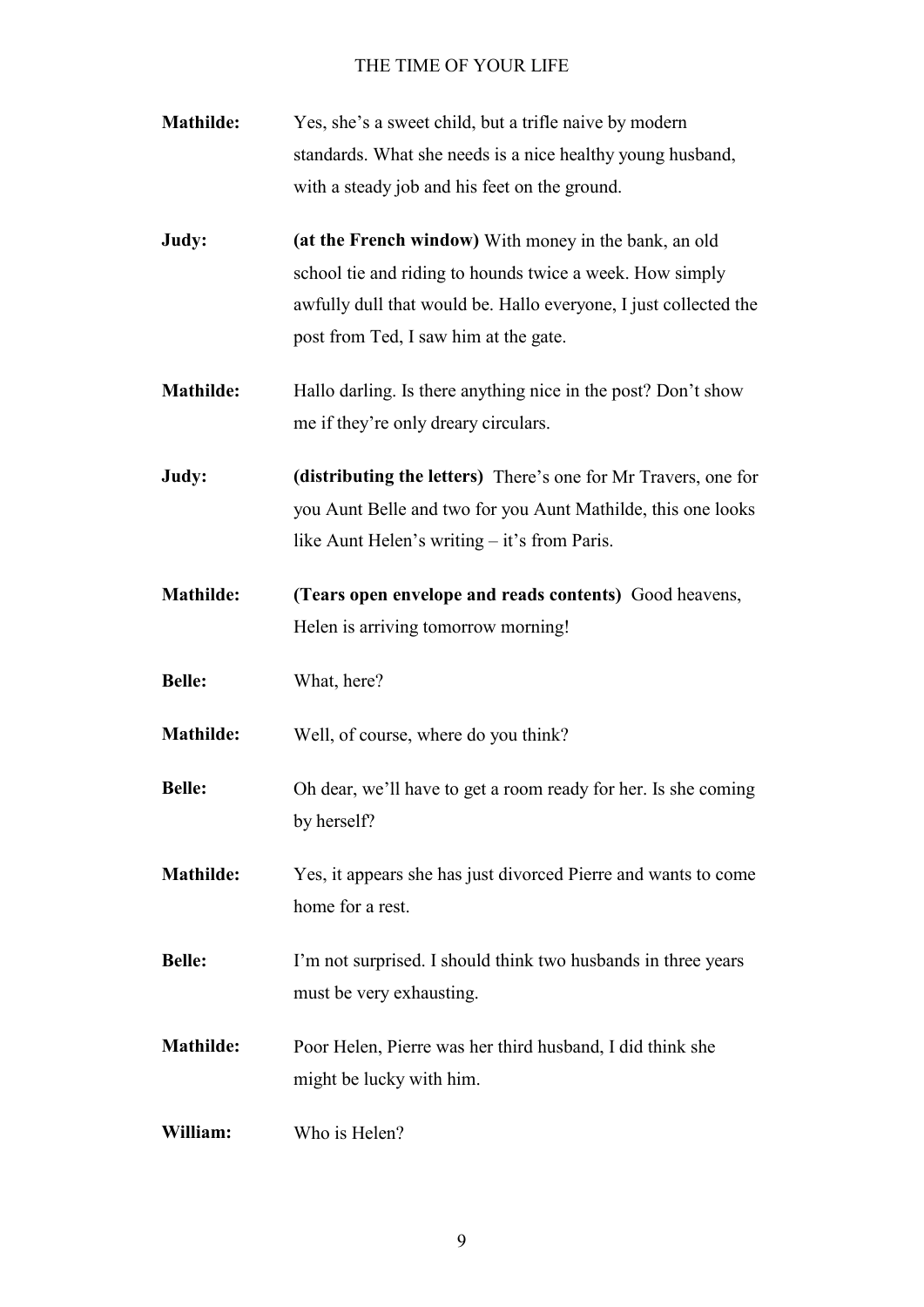| <b>Mathilde:</b> | Oh, how rude of me, Mr Travers, do forgive me. She is my      |
|------------------|---------------------------------------------------------------|
|                  | daughter and Judy's god- mother. We don't see her very often, |
|                  | she travels so much and is constantly falling in and out of   |
|                  | matrimony. In fact it must be nearly three years since she's  |
|                  | been home.                                                    |

**Belle:** The one virtue which Helen's husbands have in common is their enormous amount of money. Such a necessity in a husband, don't you think, Mr. Travers?

**William:** I would say it was an asset.

**Belle:** I suppose writing brings you in a comfortable income?

**William:** I'm afraid when the gentlemen of the Inland Revenue have finished with it it's not quite so comfortable as I would wish.

**Belle:** I'm sure you are being too modest. Personally I think it is high time our little Judy started looking for a husband. If a girl leaves it too late she may lose her chance altogether. When I was a young girl I was always far too busy to go man-hunting. And when I had the time there weren't any suitable men left.

**William:** How is it that you were so busy?

**Belle:** I was interested in politics.

**Mathilde:** She means she was a suffragette.

**William:** A very worthy cause if I may say so.

**Belle:** Good heavens!

**Mathilde:** What now?

**Belle:** I have suddenly realised why Helen is coming home now –she must have remembered it's our birthday next week.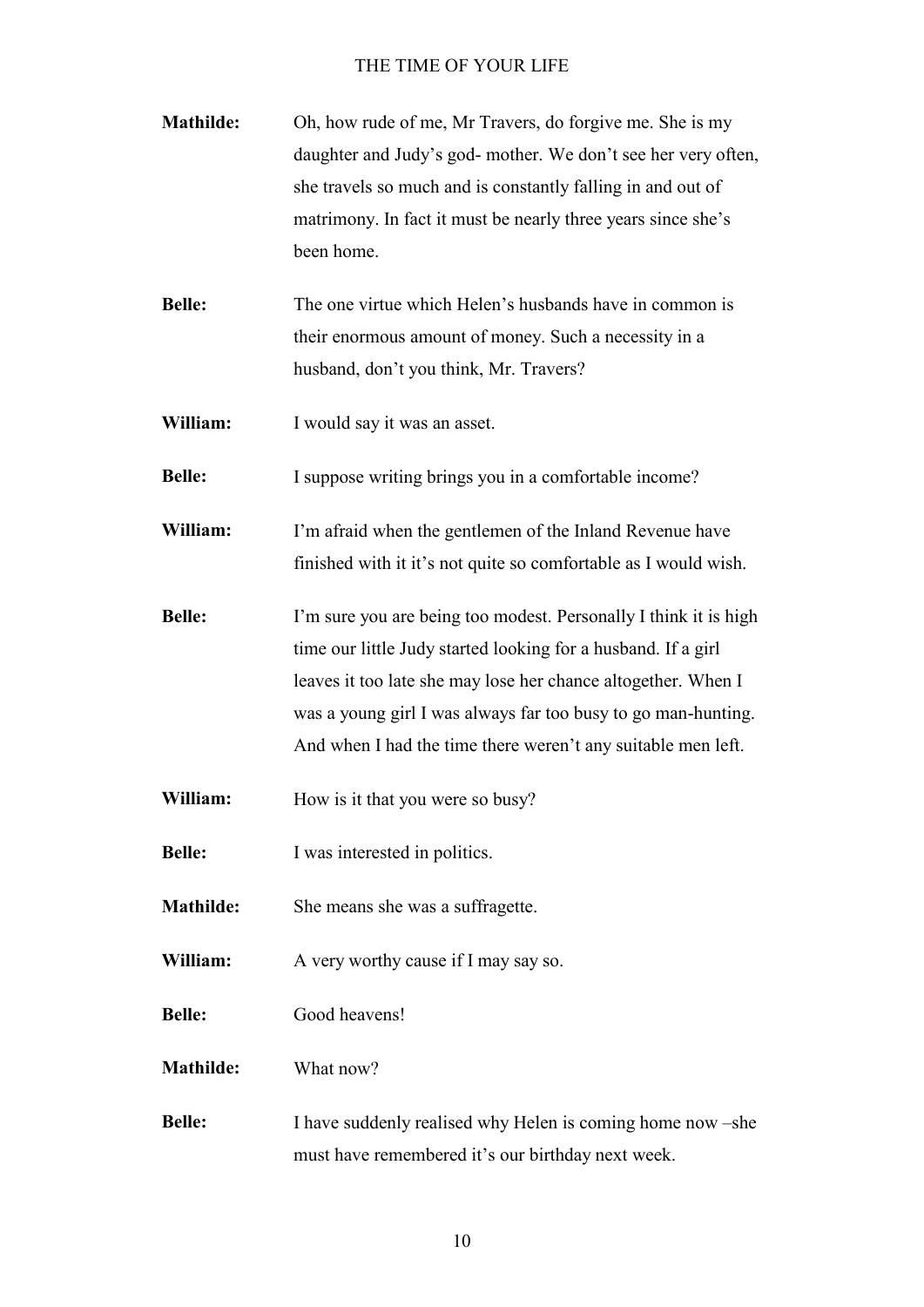| <b>Mathilde:</b> | Of course she has, the dear child. Do you think she'll bring us<br>some French undies?                                                                 |
|------------------|--------------------------------------------------------------------------------------------------------------------------------------------------------|
| <b>Belle:</b>    | Really, Mathilde, at your age. No, I mean she must have<br>realised how old we are.                                                                    |
| <b>Mathilde:</b> | That's a very calculating thing to say – Helen's mind doesn't<br>work like that at all.                                                                |
| <b>Belle:</b>    | Then she must be less intelligent than I had always imagined.                                                                                          |
| Sophie:          | (At the door) Telephone for you Mum, Mr Appleby.                                                                                                       |
| <b>Mathilde:</b> | Arthur? Oh good, just the very person I wanted to speak to. I<br>hope none of you will make any more unpleasant remarks<br>about Helen while I'm gone. |
|                  | <b>Exit with Sophie</b>                                                                                                                                |
| <b>Belle</b>     | Well, I'll leave you two young things together. I'm sure you<br>must have lots to say to each other.                                                   |
|                  | Exit                                                                                                                                                   |
| William:         | They're an extraordinary pair. Just like something out of a<br>book.                                                                                   |
| Judy:            | They're rather sweet though, aren't they?                                                                                                              |
| William:         | Yes, I'm getting very fond of them. I don't quite understand<br>about their birthday though – don't tell me they're twins?                             |
| Judy:            | Oh yes, didn't you know? They'll be seventy-one on Tuesday.                                                                                            |
| William:         | I must get them some flowers. I don't see why they're making<br>so much fuss about it though?                                                          |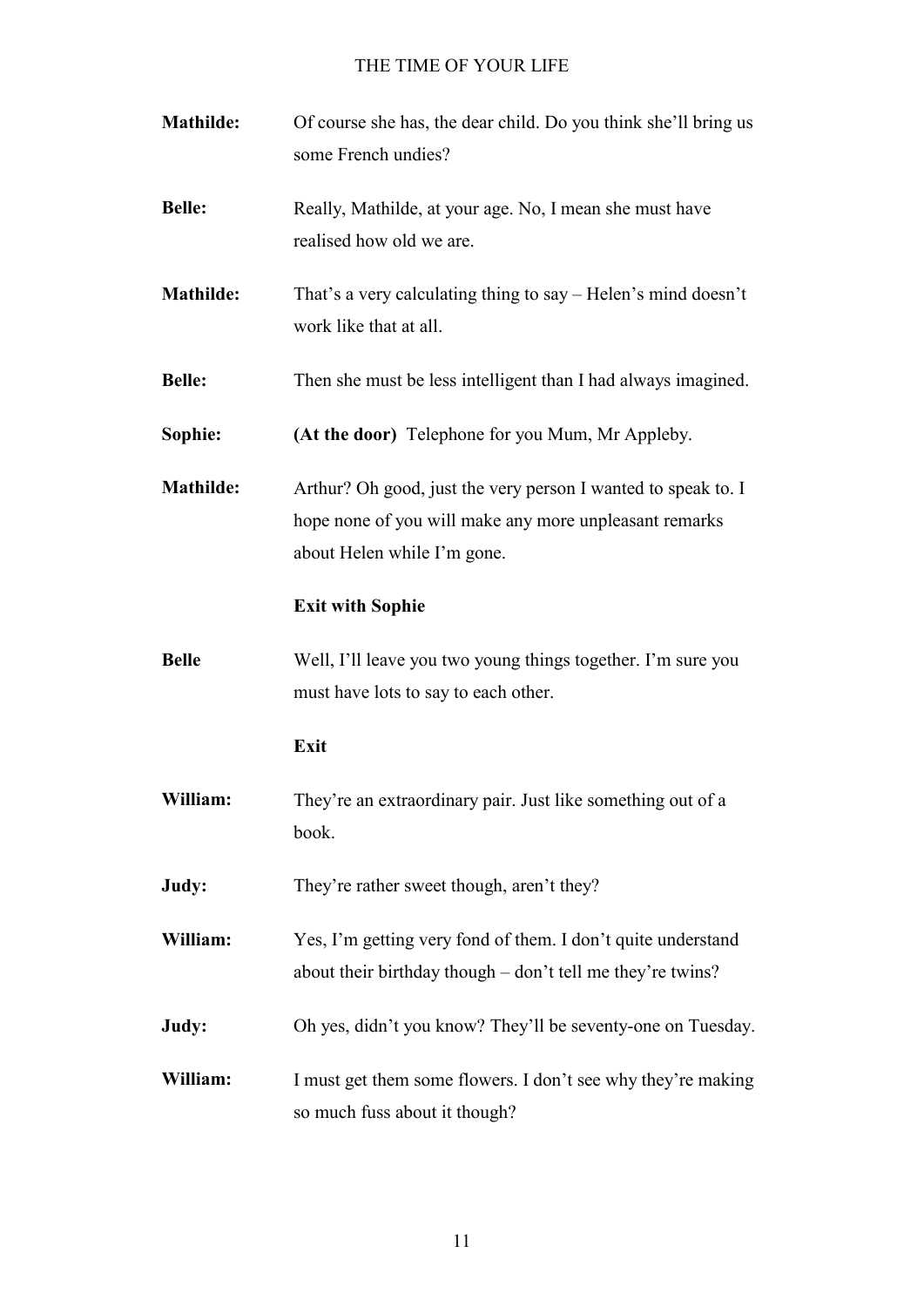| Judy: | Perhaps I should explain things to you properly. Great-        |
|-------|----------------------------------------------------------------|
|       | grandfather left his money to his eldest child, Great Uncle    |
|       | Bertie. But Uncle Bertie went off to Australia years and years |
|       | ago and as no-one has heard of him since, he's been presumed   |
|       | dead and Aunt Belle and Aunt Mathilde come into the money      |
|       | on their seventy-first birthday.                               |

**William:** Why not until then?

**Judy:** Apparently there was a slight error in great grandfather's will and instead of it saying they should inherit at twenty-one, it says they inherit at seventy-one. I believe they had a very doddery old solicitor whose writing wasn't very clear and great grandfather never troubled to read documents through because he was always so busy inventing things.

- William: It sounds quite incredible. Aren't your aunts very bitter about this?
- **Judy:** No, I don't think so. They never expected to inherit at all you see, as Bertie was the eldest.

**William:** I wonder what they'll do now?

- **Judy:** I expect they'll stay here, they love this house. It's old and beautiful and they belong to it somehow. I don't suppose they'll change at all, they'll just go on leading their unhurried lives – having tea parties, making strawberry jam, taking pity on stranded travellers like you. Where were you going, William, when your car broke down?
- **William:** I hadn't any definite plan, but I was heading for Penzance and I thought I might spend some time in the Scilly Isles.
- **Judy:** Are you glad you've stayed?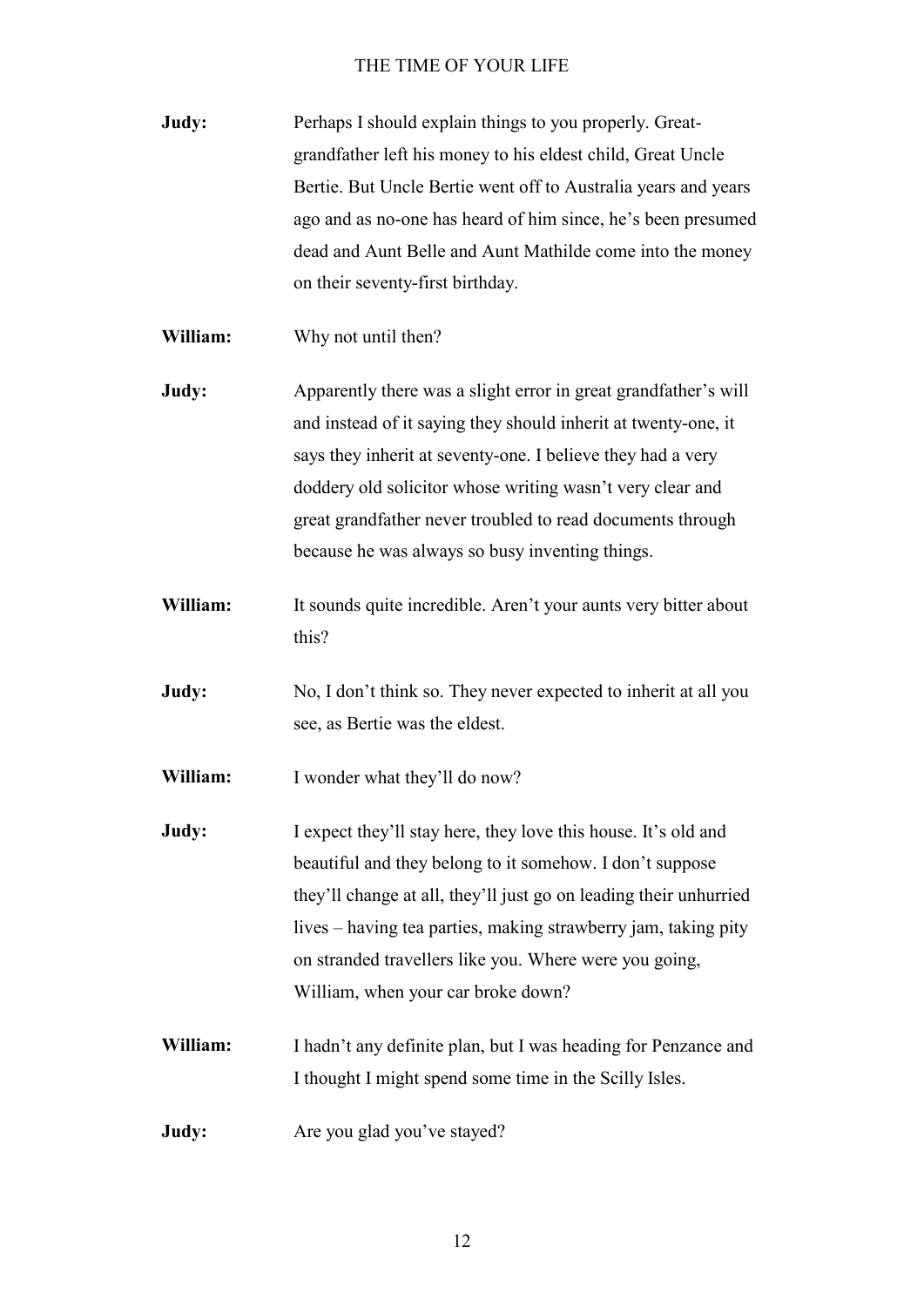- **William:** Yes, very glad. It's given me the opportunity of meeting you and your delightful great aunts, they're such characters.
- **Judy:** Do you always think of people as characters?
- **William:** Yes, I suppose I do really.
- **Judy:** You must have a little card index in your brain where you file away all the interesting people to be used at a later date in one of your books. Will I ever be in one of your books, William?
- **William:** I shouldn't be surprised. You're such a perfect little innocent, Judy, almost too good to be true.
- **Judy:** It's infuriating the way people say I look so innocent and I'm not really, you know. I've read a great many books, some of them quite outspoken and I assure you I'm not innocent at all.
- **William:** My poor Judy, what a child you are. Experience of life is so much more than reading risque novels.
- **Judy:** There you are, you see, you're as bad as everyone else. Why won't people accept me as an adult? Why good heavens, I'm nearly twenty, plenty of girls are married and running homes at my age.
- **William:** That's the difference you see. They have their tangible claims to maturity – husband and home, while you, my poor Judy, have just yourself. But don't try to grow up too fast, enjoy being young. Be like the song, you know, stay as sweet as you are.
- **Judy:** But I don't want to be all sweet, I want to be terribly worldly and sophisticated, rather like Aunt Helen.
- **William:** Tell me about your aunt, do you know her well?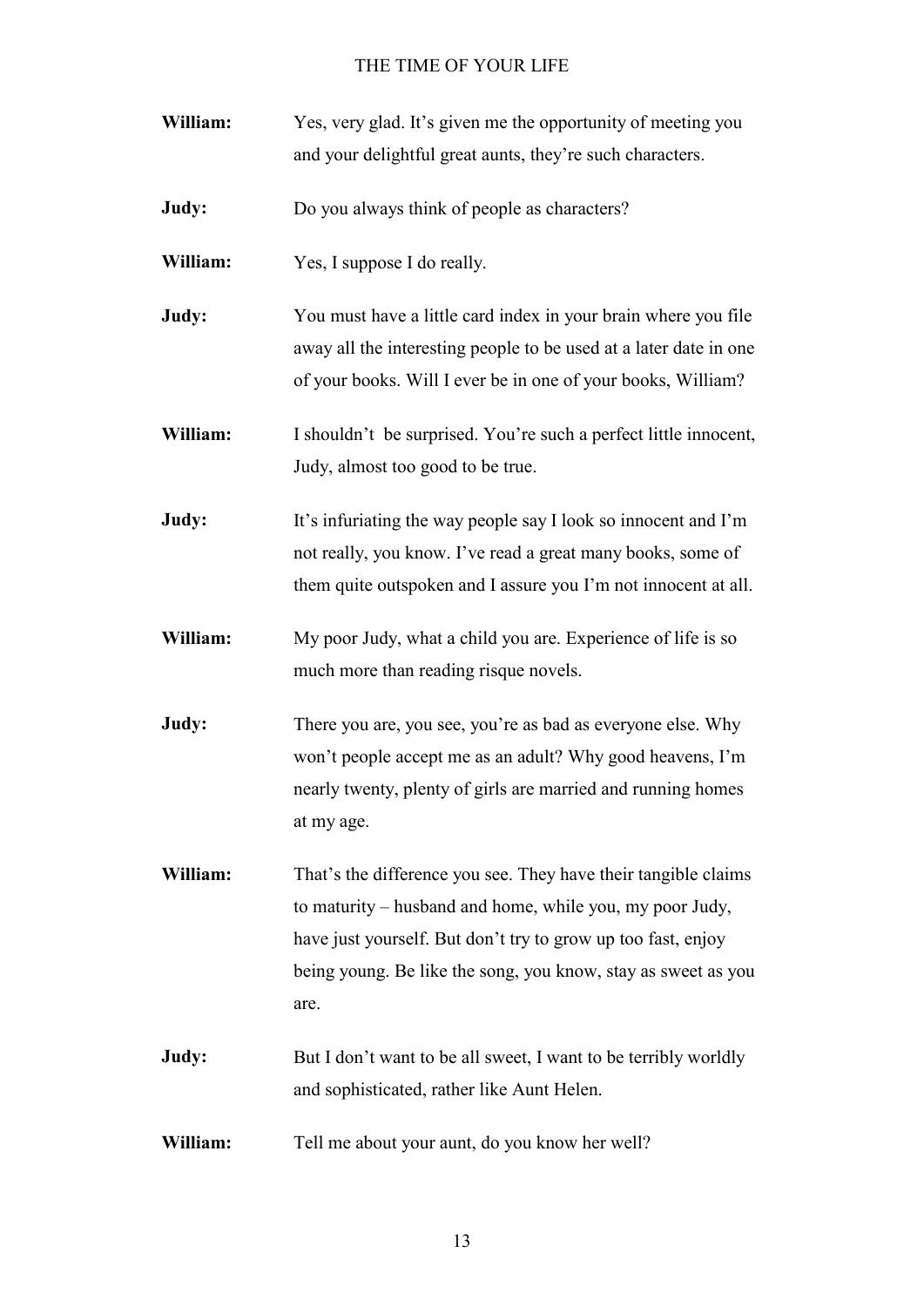- **Judy:** No, not really. She hasn't been to England for three years, but she's an exciting person, full of energy, always doing something new.
- **William:** She sounds rather exhausting. A kind of younger edition of Mathilde, I imagine.
- **Judy:** Do you think Belle and Mathilde were ever young? I never think of them being young, I expect them to have always been the same.
- William: We were all young once even me. I used to wear a beard and baggy corduroy trousers and go on CND protest marches – it wasn't always punk rockers and the permissive society, I'm glad to say.
- **Judy:** Oh William I should love to see you in corduroy trousers!
- **Mathilde: (entering suddenly)** What an extraordinary remark, dear. I'm sure Mr Travers looks respectable in any sort of trousers. That was Arthur on the phone, he's coming over on Tuesday to read the will. It's just a formality of course but you know what a fuss-pot he is for doing the right thing. I must say I feel quite excited about all this, it's like opening one's Christmas stocking. And now it'll be so much nicer with Helen here. You'll find her a charming girl, Mr Travers, if a little eccentric.
- **William:** You mean she has certain idiosyncrasies?
- **Mathilde:** Well I should think all these husbands and so much travelling must be very upsetting. I'm afraid I never cared for abroad very much, one always encounters such numbers of strange foreigners with very slight knowledge of cooking and still less idea of sanitation.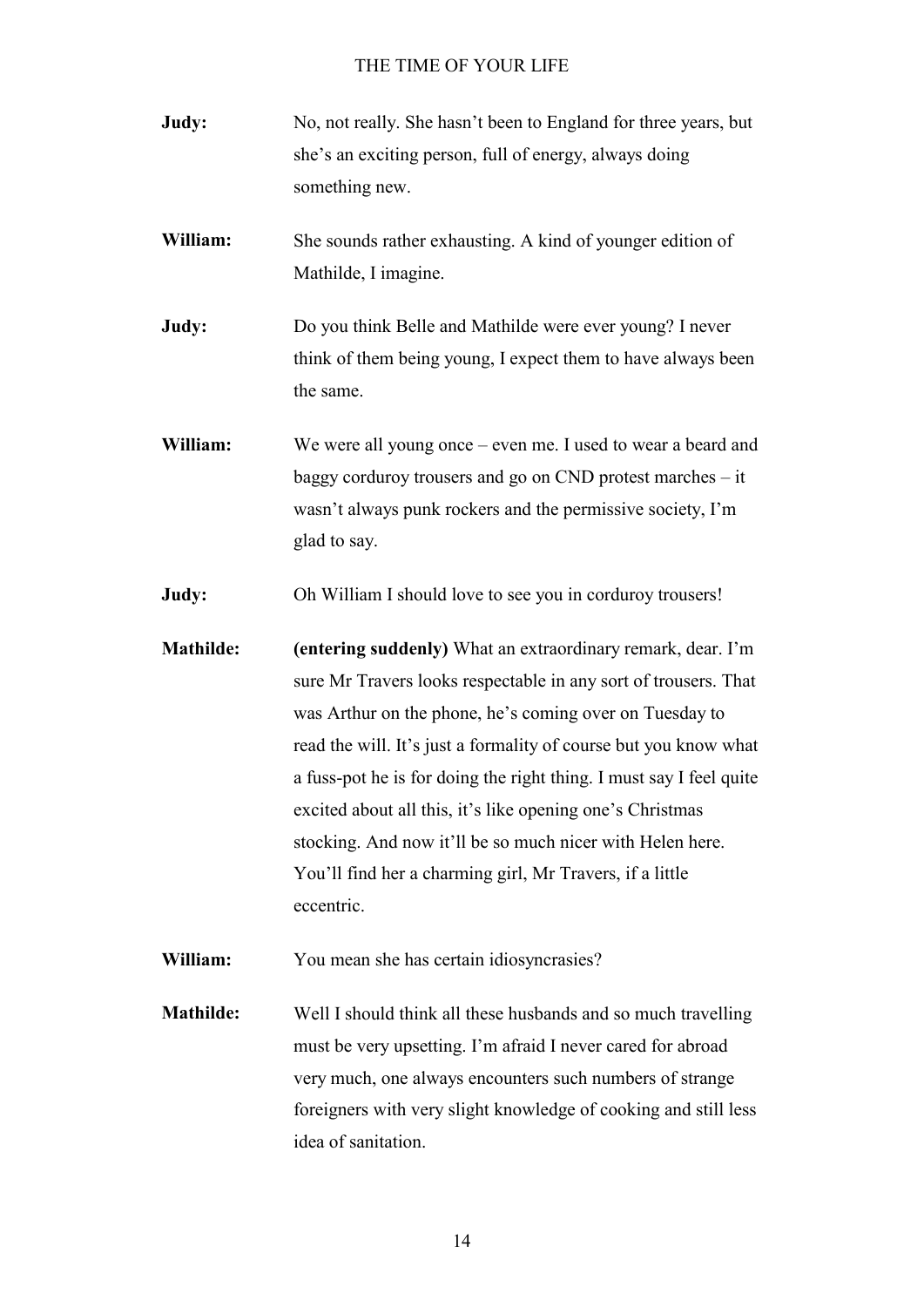| William:         | Don't you ever think that they regard you as a foreigner, too?                                                                                                                                                                                                   |
|------------------|------------------------------------------------------------------------------------------------------------------------------------------------------------------------------------------------------------------------------------------------------------------|
| Mathilde:        | Englishmen, Mr Travers, are never foreigners.                                                                                                                                                                                                                    |
| Judy:            | I'd love to go abroad, I think it would be simply marvellous,<br>but I've never been further south than Truro.                                                                                                                                                   |
| Mathilde:        | Well, my darling when our financial situation has been made<br>clear perhaps you shall make the Grand Tour and Belle and I<br>will chaperone you.                                                                                                                |
| Judy:            | I can just imagine it, Paris, Rome, Venice                                                                                                                                                                                                                       |
| <b>Mathilde:</b> | We might perhaps pop into Bruges, it's a nice little town,<br>though the canals are not as clean as one would wish. But then<br>one feels one can trust the Belgians, they're really more like<br>English people than most foreigners, which is a great comfort. |
| William:         | I think you're wonderful, Aunt Mathilde. Oh, I beg your<br>pardon. May I call you Aunt                                                                                                                                                                           |
| <b>Mathilde:</b> | Please do, Mr Travers, and I shall call you William, such a<br>splendid English name and so popular with the Royals, some<br>of our finest monarchs I always think                                                                                               |
| William:         | The Dutch had one also -                                                                                                                                                                                                                                         |
| <b>Mathilde:</b> | Ah yes, the dear Hollanders, like the Belgians really, not<br>entirely foreigners and so clean as well. How long is it<br>William that you've been with us? I'm afraid my memory's so<br>bad these days.                                                         |
| William:         | Nearly three months. I do hope I'm not behind with the rent or<br>anything, am I?                                                                                                                                                                                |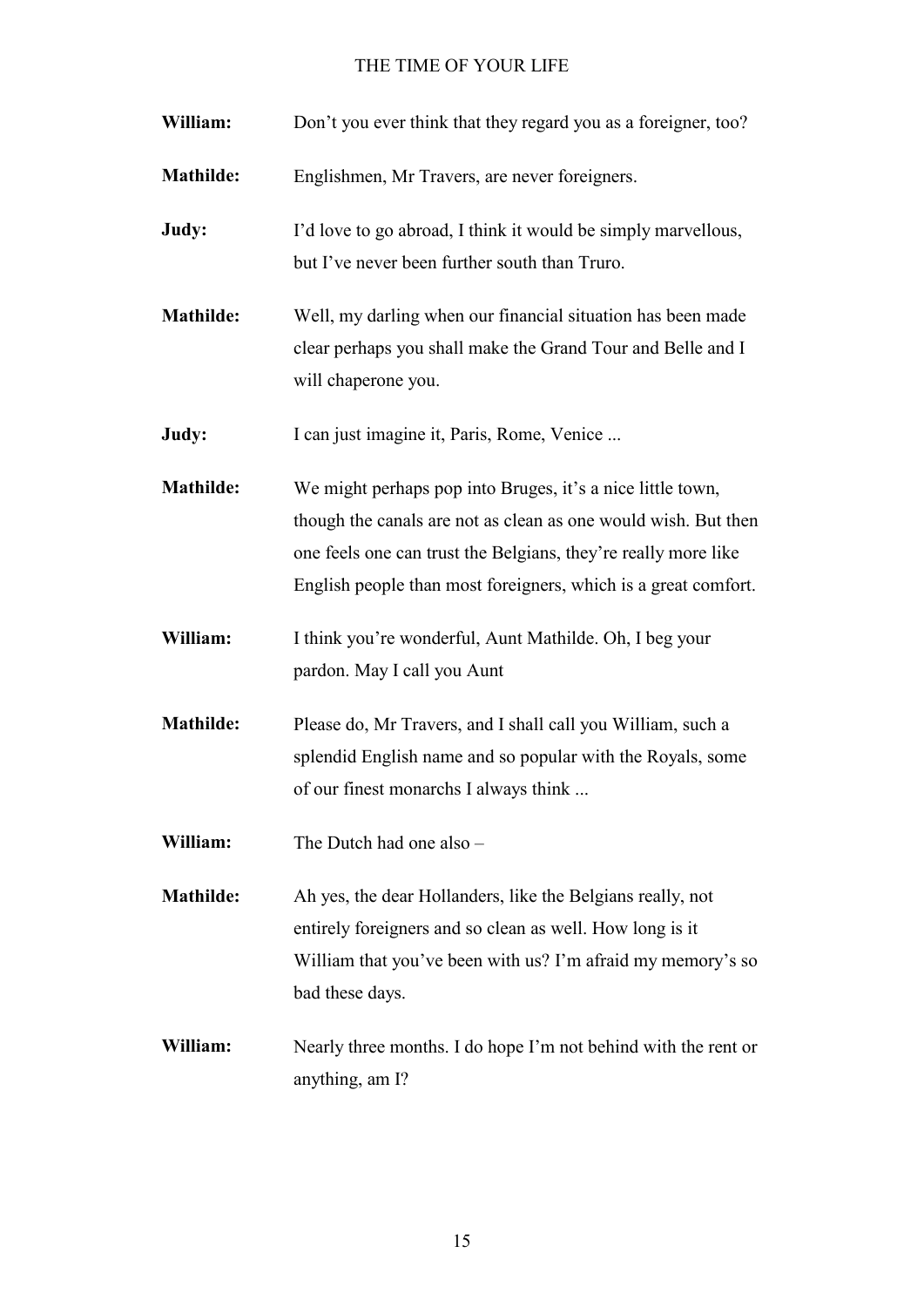- **Mathilde:** Good gracious, no, don't trouble about that dear boy. You know we love to have you for as long as you wish to stay. You are so good for Judy too, you bring her out of herself.
- **Judy:** Like a sort of health cure, do you mean? Enema and tonic all in one.
- **Mathilde: (Shocked)** The trouble with your generation, my dear, is that there is no romance anymore. It's the fault of people like William, they are too shrewd, they scrutinise us and analyse us so that we have no illusions left.
- **William:** Don't blame it all on me, blame two world wars and the splitting of the atom.

**Judy:** It's all so scientific now, there is no room for illusions.

**Mathilde:** My dear child, without illusions life would be very empty indeed. You'll realise one day it is the illusions that make life liveable. Oh, such long faces! This isn't a new problem – remember the Industrial Revolution? They thought hundreds would be unemployed, didn't they? But people adapted themselves, that is what one has to do all the time. Adapt to one's circumstances.

#### **Enter Sophie**.

**Sophie:** He's here, Mum, do you want to see him ?

**Mathilde:** What extraordinary phraseology. First tell me who is here, child, then we shall know whether or not we wish to see him.

- **Sophie:** I don't know his name. You know, the bloke who sells bootlaces and things – calls himself Kelly.
- **Judy:** Oh Kelly! Yes of course we want to see him, Sophie. Don't keep him waiting outside.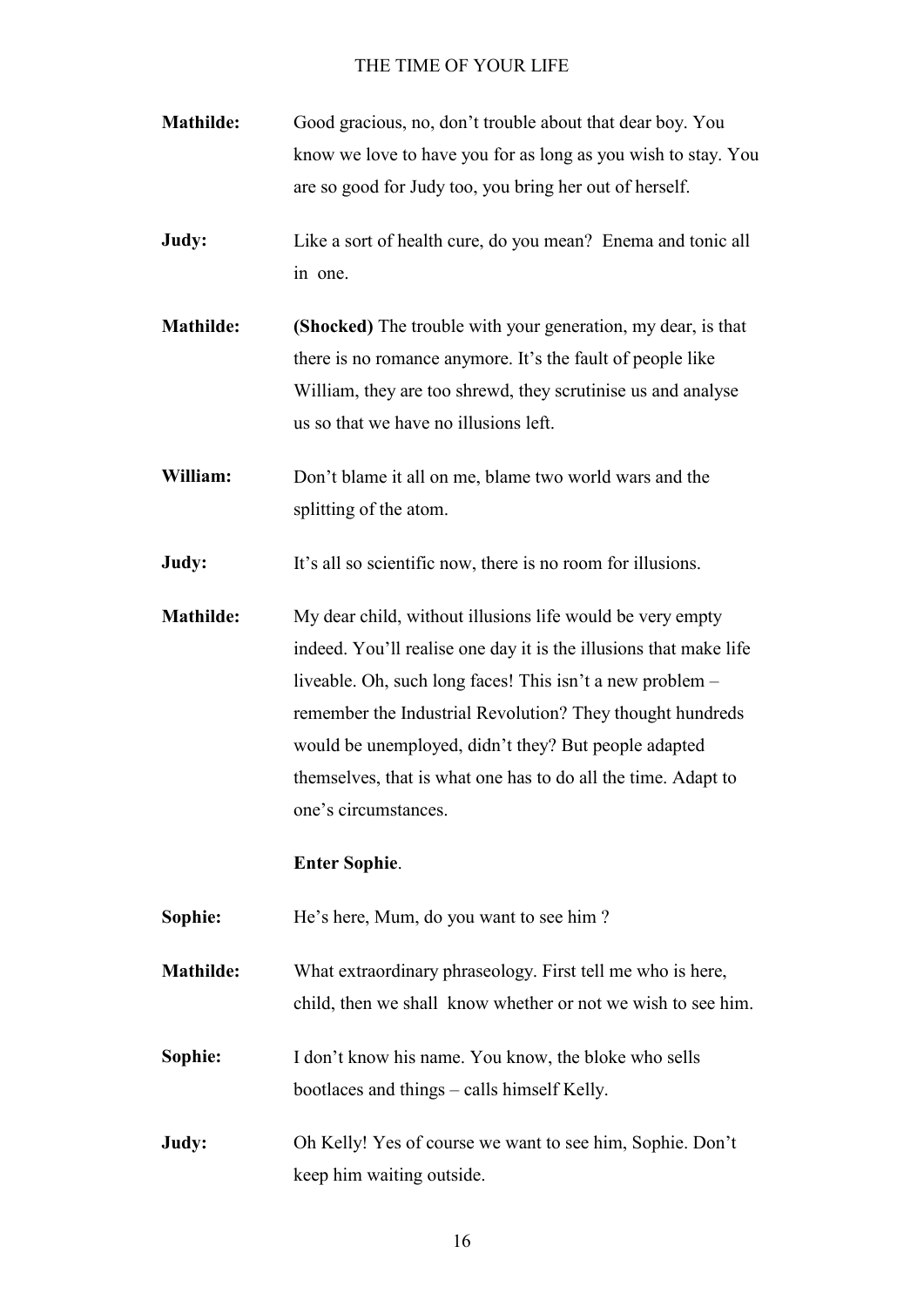**Mathilde:** Everybody seems to know who he is but me. Who is Kelly, Judy? Do I know him?

### **Enter Kelly**

*He is tall and dark haired, wearing a kind of doublet and hose and carrying a half-open holdall in which assorted items can be seen*

- **Kelly:** If you don't, madam, that is your misfortune but here I am now and delighted to be under your gracious roof once more.
- **Mathilde:** Well, I'm sure we're very pleased to see you Mr er- Kelly.
- **Kelly:** Just call me Kelly, no mister I beg you madam. I'm always called Kelly.
- **Mathilde:** Isn't that your name then?
- **Kelly:** Well likely it is and likely it isn't, but after all what are names for but to be called by?
- **Mathilde:** What indeed?

**Sophie:** The cheek of it – didn't I tell you to wait in the kitchen while I saw if they was disengaged?

**Kelly:** You did sweetheart, and your apple pie sitting there on the table was out of this world – though I could have done with some cream to go with it.

- **Sophie:** You cheeky layabout, I put that ready for my elevenses, growing girl as I am I need plenty of calories. Like my mum says, God helps her who helps herself.
- **Kelly:** I do agree with you.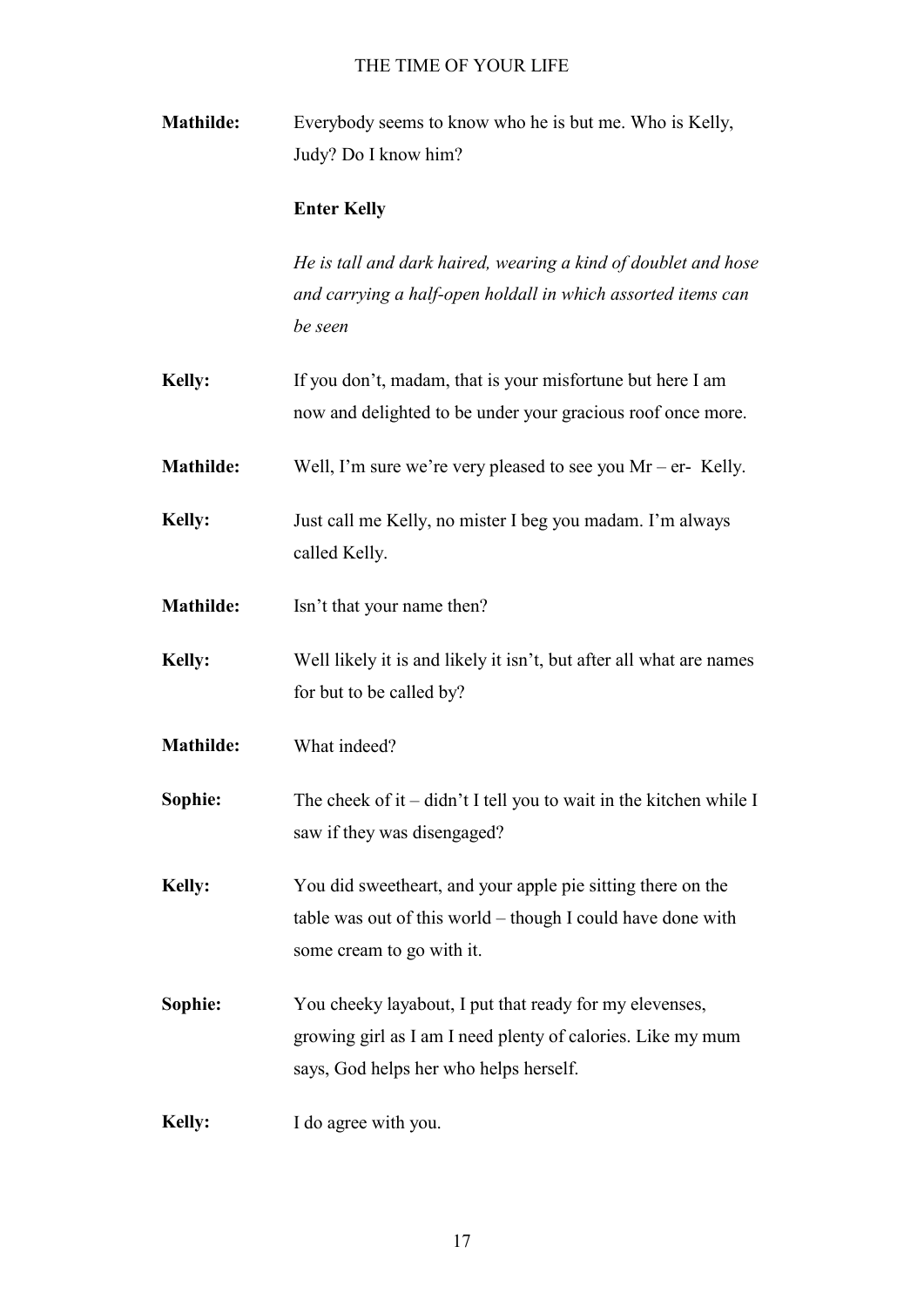| Sophie:       | All you commercial travellers are the same – beg, borrow or                                                                                                                                          |
|---------------|------------------------------------------------------------------------------------------------------------------------------------------------------------------------------------------------------|
|               | steal so as you won't have to do an honest day's work.                                                                                                                                               |
| <b>Kelly:</b> | Please don't call me that. I may sell in order to live but never                                                                                                                                     |
|               | let it be said that I live in order to sell.                                                                                                                                                         |
| Sophie:       | It's all the same. Here, got any of them bikini briefs this time?                                                                                                                                    |
| <b>Kelly:</b> | I have indeed – black, lavender and scarlet.                                                                                                                                                         |
| Sophie:       | I don't fancy lavender really, I think I'd better stick to black.<br>My friend says black suits me because it shows up my pale<br>skin.                                                              |
| Mathilde:     | Yes, very true. No doubt due to lack of nourishment. Now<br>perhaps you'd get on with the washing up and transact your<br>business with Mr -er- Kelly when he leaves.                                |
| Sophie:       | Right ho, Mum. See you handsome                                                                                                                                                                      |
|               | (Sophie winks and exits)                                                                                                                                                                             |
| Judy:         | You know Mr Travers don't you Kelly?                                                                                                                                                                 |
| <b>Kelly:</b> | We have seen each other at a distance, but never been<br>formally introduced. How do you do, sir?                                                                                                    |
| William:      | How do you do. What a fascinating collection you have there.<br>What exactly do you sell?                                                                                                            |
| <b>Kelly:</b> | Well, to be honest I couldn't tell you exactly - a bit of this and<br>a bit of that, you know. I can sell you a seed catalogue or an<br>encyclopaedia or a pair of bootlaces in any shade you fancy. |
| William:      | And you find you make a profit?                                                                                                                                                                      |
| <b>Kelly:</b> | It depends what you mean by profit. I make enough to live as I<br>wish, that is without actually having to work.                                                                                     |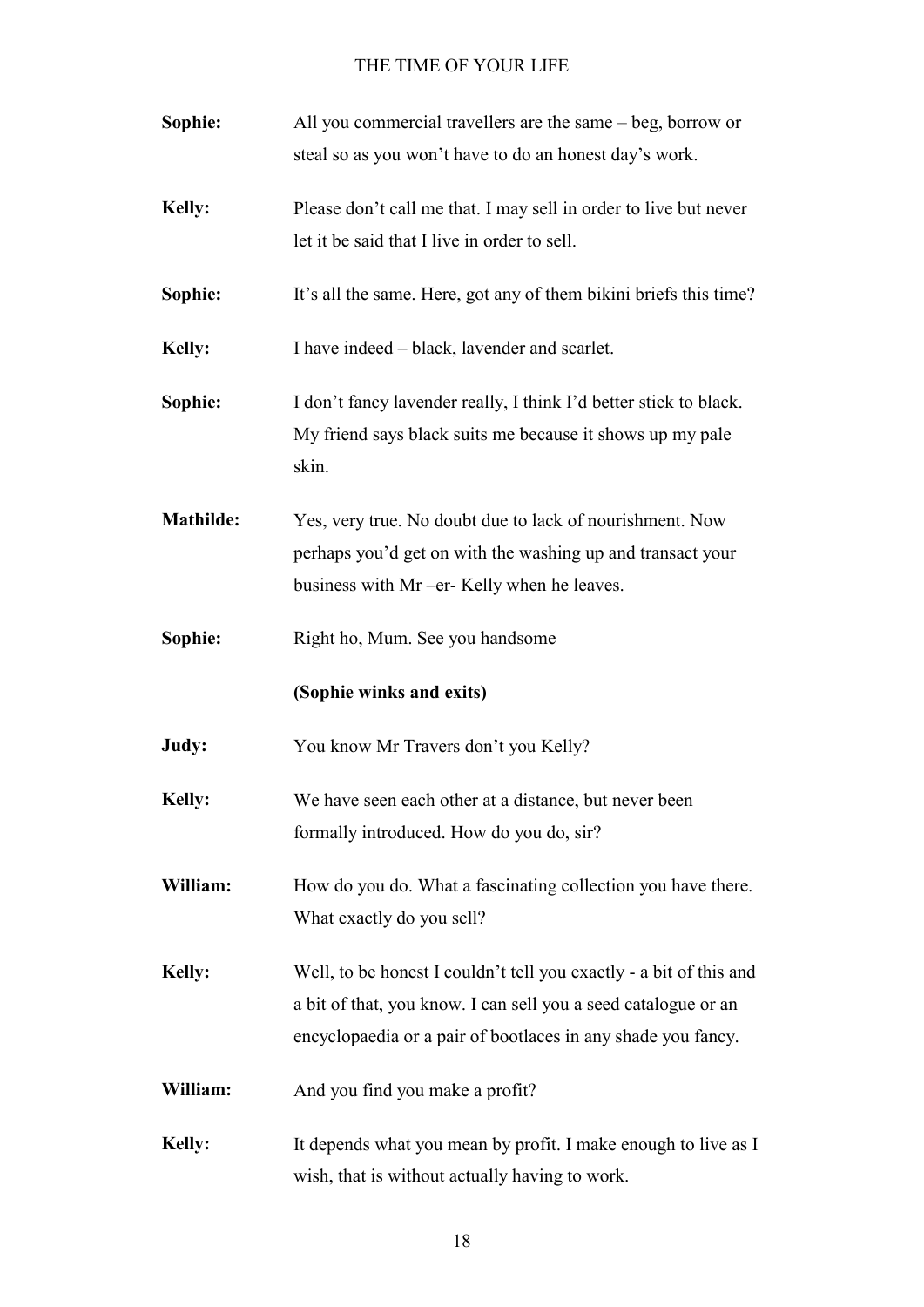| Judy:            | Isn't he marvellous, William? That's the way to live, no ties, a<br>law unto yourself.                                                                                                                                                                          |
|------------------|-----------------------------------------------------------------------------------------------------------------------------------------------------------------------------------------------------------------------------------------------------------------|
| William:         | We couldn't all live that way. It's idealistic and a bit<br>irresponsible. You cannot live in society without having<br>certain obligations.                                                                                                                    |
| <b>Kelly:</b>    | I did have a job once – I used to be a ladies' hairdresser.                                                                                                                                                                                                     |
| Judy:            | Were you really, Kelly, I can't imagine it. What made you<br>give it up?                                                                                                                                                                                        |
| <b>Kelly:</b>    | It seemed a little dishonest making women pay for something<br>they could do so much better themselves.                                                                                                                                                         |
| Judy:            | But that's the point, women go to the hairdresser's because<br>they can't do it themselves.                                                                                                                                                                     |
| <b>Kelly:</b>    | Of course they could if they put their minds to it.                                                                                                                                                                                                             |
| <b>Mathilde:</b> | Why don't you go back to hairdressing, Kelly? I'm sure you'd<br>be good at it. You have all the charm your countrymen are<br>credited with. The boy I was engaged to before I married my<br>husband was Irish, he was a dear boy. Blue eyes and such a<br>voice |
| <b>Kelly:</b>    | And I'm thinking ma'am, you still have a soft spot for him?<br>Do you mind my asking how you get your hair that wonderful<br>lilac colour – I feel sure you're one of those clever women<br>who do it themselves?                                               |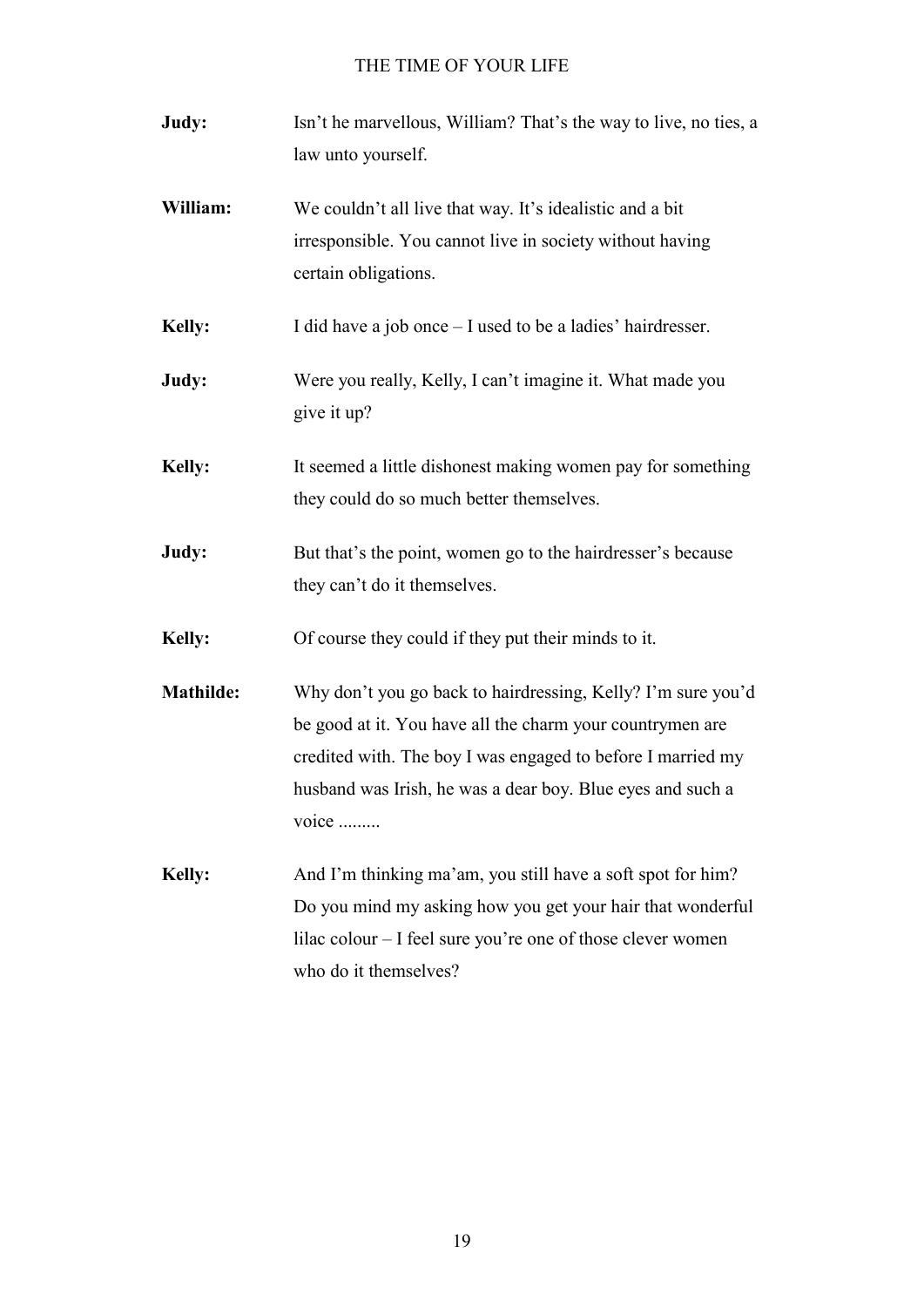- **Mathilde:** You're quite right. I use a little bottle of stuff that they sell for colouring icing, I forget what it's called. It just happened to fall into the basin when I was rinsing my hair one day and a few drops leaked out. I was so pleased with the colour I've used it ever since. At one time I had green hair which I achieved with a mixture of cabbage water and crème de menthe, but the crème de menthe was rather expensive and I prefer it mauve. It's a very good colour for evening wear.
- **Kelly:** It suits you charmingly, dear lady, no other woman I know could wear that colour with such panache.
- **Mathilde:** How kind.
- **Kelly:** And now I really must be going **(To William)** Delighted to have made your acquaintance, sir, and if at any time you need any bootlaces, wristwatches or second-hand copies of the Encyclopaedia Britannica, remember the name Kelly, won't you?
- **William:** I will indeed.
- **Kelly: (To Mathilde)** Goodbye dear lady, I trust we shall meet again very soon, for to do business with you would be the greatest pleasure, and pleasure's the very best sort of business.
- **Mathilde:** Goodbye Kelly, come again any time and we shall talk of Ireland.
- Kelly: Goodbye Judy, God bless.
- **Judy:** Goodbye Kelly don't forget to see Sophie on your way out,
- **Kelly:** I won't **(exit)**
- **Mathilde:** Well, now, we can't all stand here talking, it's high time we started getting ready for Helen.